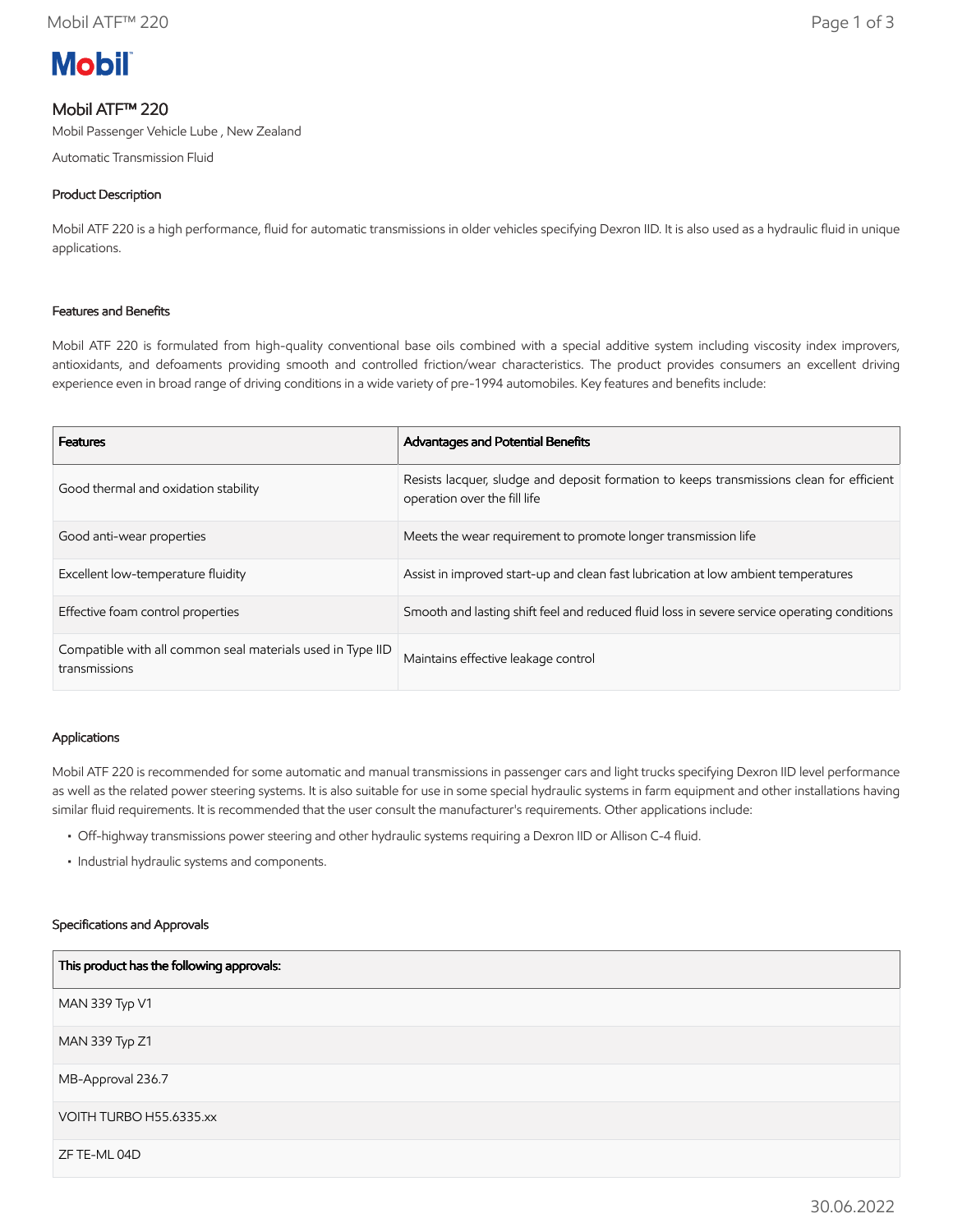## This product has the following approvals:

ZF TE-ML 11A

ZF TE-ML 14A

| This product is recommended for use in applications requiring: |
|----------------------------------------------------------------|
| Allison C-4                                                    |
| <b>CATERPILLAR TO-2</b>                                        |
| Ford ESR-M2C163-A2                                             |
| <b>GM DEXRON II</b>                                            |
| GM Type A Suffix A                                             |
| Renk Doromat                                                   |
| <b>VOLVO 97340</b>                                             |

## Properties and Specifications

| Property                                        |       |
|-------------------------------------------------|-------|
| Brookfield Viscosity @ -40 C, mPa.s, ASTM D2983 | 33000 |
| Color, Visual                                   | Red   |
| Density @ 15 C, g/ml, ASTM D4052                | 0.870 |
| Flash Point, Cleveland Open Cup, °C, ASTM D92   | 200   |
| Kinematic Viscosity @ 100 C, mm2/s, ASTM D445   | 7.0   |
| Kinematic Viscosity @ 40 C, mm2/s, ASTM D445    | 37.0  |
| Pour Point, °C, ASTM D97                        | $-44$ |
| Viscosity Index, ASTM D2270                     | 153   |

#### Health and safety

Health and Safety recommendations for this product can be found on the Material Safety Data Sheet (MSDS) @ [http://www.msds.exxonmobil.com/psims](http://www.msds.exxonmobil.com/psims/psims.aspx) /psims.aspx

All trademarks used herein are trademarks or registered trademarks of Exxon Mobil Corporation or one of its subsidiaries unless indicated otherwise.

05-2022 Mobil Oil New Zealand Limited 164-188 Beaumont St Auckland New Zealand

+ 64 4 498 4000